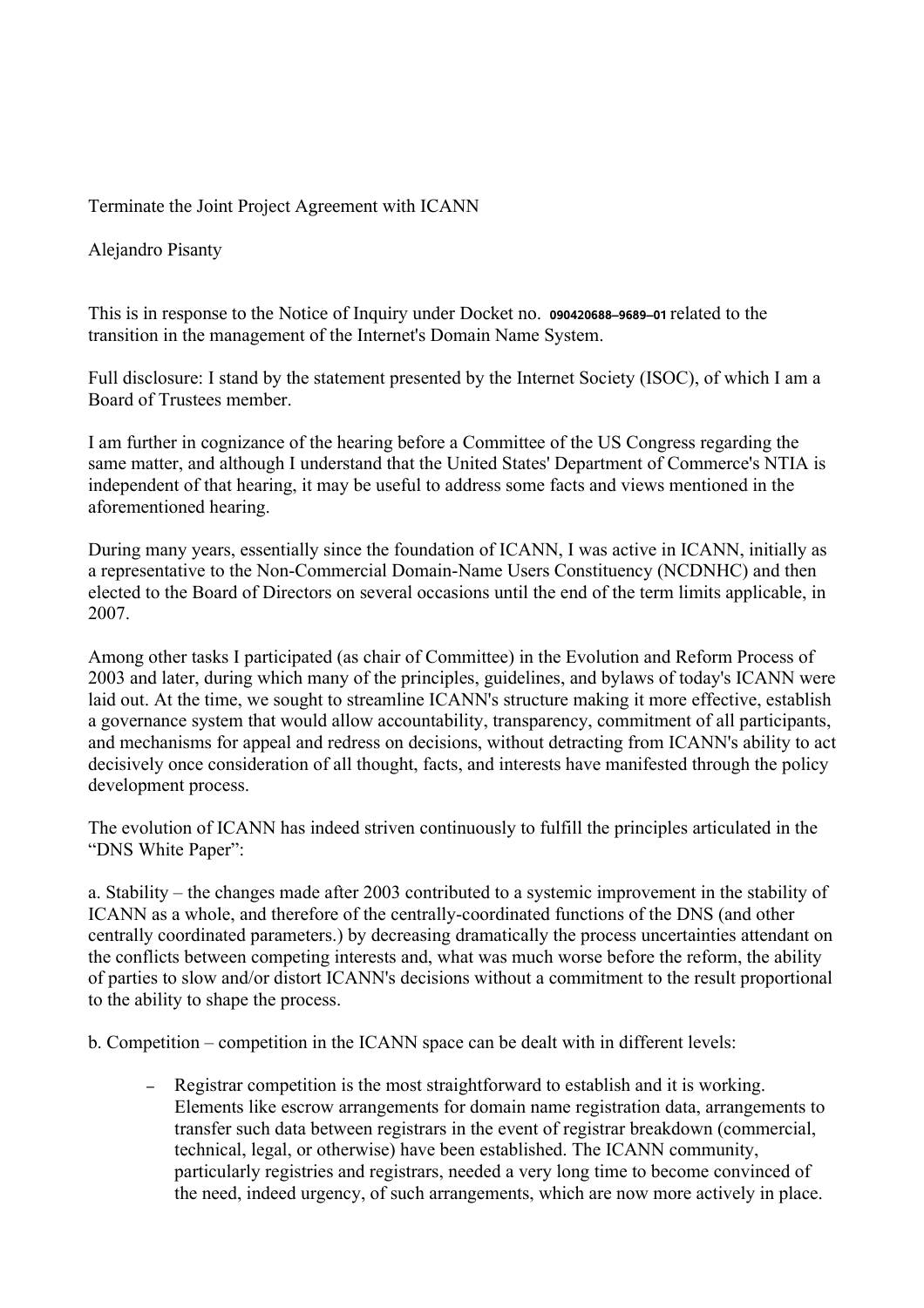It should be mentioned that inter-registrar transfers take a long time to start after a failure is detected, because of due-process considerations.

- Competiton at the registry level, i.e. between TLDs, is intrinsically difficult. A large literature exists and even that is indecisive. Introducing new TLDs may or may not turn out to induce competition, and certainly competition against ".com" may never be achieved in terms of .com losing market share to a competitor.
- Competition at other levels does not apply. ccTLDs are a public trust; the views expressed in response to this inquiry by Prof. Milton Mueller, that they should be under national-government authority, is out of place. Introducing competition in the management of ccTLDs would of course be outside the NTIA's purview, but the ICANN system as a whole has a duty of care for the global Internet community that does apply to at least "best practice" sharing among ccTLDs. ccTLD managers are, in their large majority, stalwart members of their communities, principled stewards of the public trust – of the peculiar public trust that accrues in their space, in which the global and local Internet communities converge, and they will always form a robust pillar of the global community in which they engage loyally.
- Competition in the RIR space is also of only limited application; the public trust, and the high level of coordination and uniqueness of the values associated with IP addressing are being properly addressed in the present dynamic.
- There is no space for competition in the registration of IETF-originated technical protocol parameters.
- c. Bottom-up coordination. This is an issue in which views, and assessments of fulfillment, are extremely varied. I will discuss it together with:
- d. Representation. The basic principle that has fed ICANN processes with regard to representation has been to make sure all voices are heard. There is fundamentally, structurally, no way at present (and at least for the following decade) that a representative cut can be made of all companies, individuals, civil-society organizations, governments, and so forth, that have a stake in ICANN. There is no way to poll effectively all the inhabitants of Planet Earth, nor of grouping them through elected representatives that still are close enough to matters to understand the crucial feasibility issues that can be vital to resolve.

Therefore, it is the "voices be heard" more than proportionality of representation that are needed. Votes and other forms of proportionality may actually turn out to quash important principles, ideas, and technical knowledge.

It was with that rationale, as well as a knowledge of the imperfect nature of elections in this space due to the fact that the electorate is extremely ill-defined, that it can easily be that "money talks" in "getting out the vote" - very much like peasant participation in some developingcountry elections I have known closely in my country and others – that the representation issue has found a good solution in the At-Large structures and organizations of ICANN.

The remaining numerals of the Notice of Inquiry can be addressed globally, in the way the ISOC statement does: there may remain steps to be taken and goals to be achieved. The JPA is not anymore the instrument to ensure either happens. The presence of the JPA deters many international participants from committing further to the ICANN process; and the presence of a governmental backstop prevents even United States-based stakeholders to truly engage, in good faith and without either hesitations or threats, in making ICANN work fully.

The notion of "private sector leadership" has also to be considered in the context of the Notice of Inquiry. From the start in the late 1990's, the ICANN community has regularly struggled with this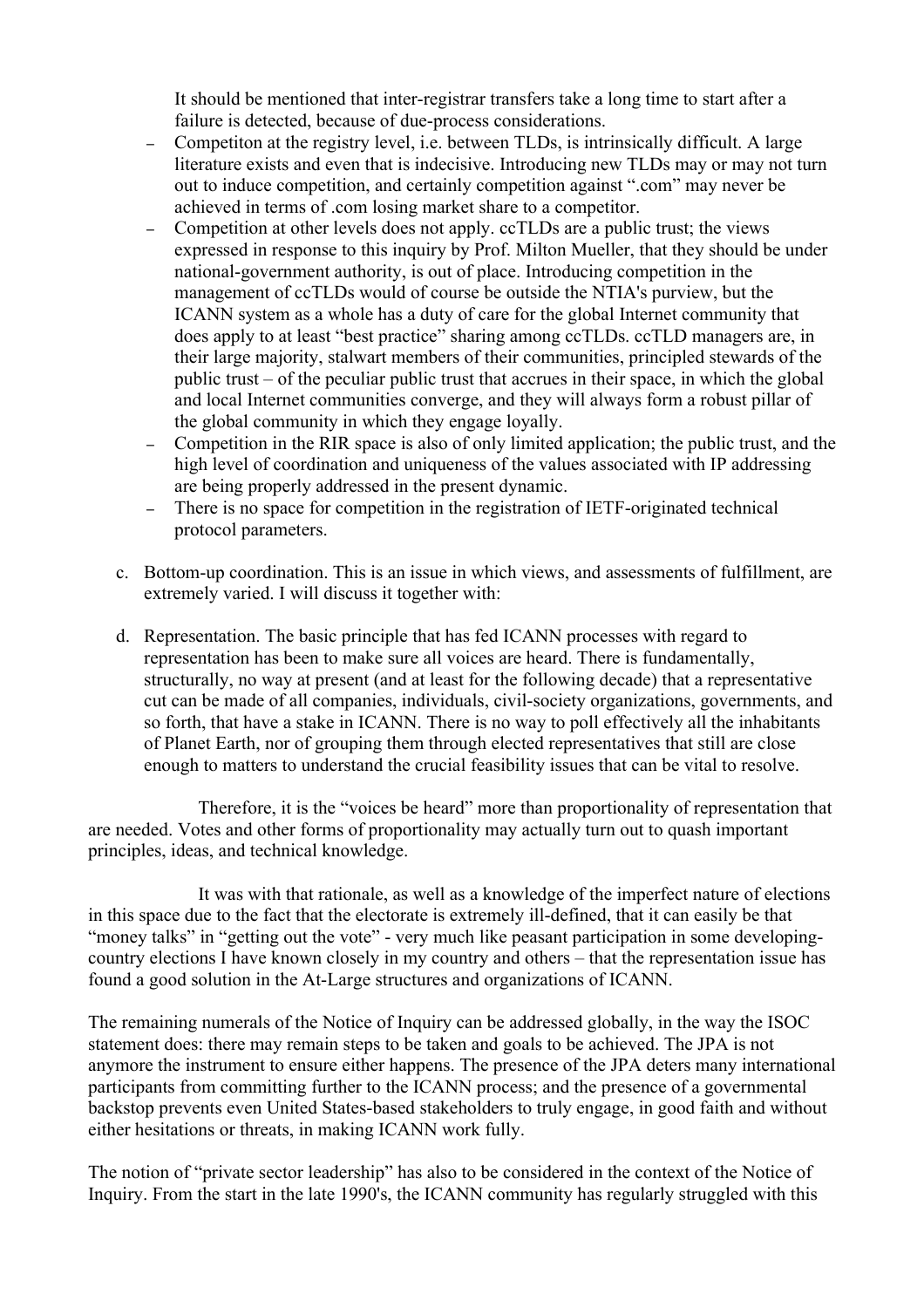concept's intricate implications. It has come to converge on the understanding that both for-profit and not-for-profit interests and principles are espoused under this umbrella term; that a thriving Internet industry worldwide as well as organizations caring for principles like free speech, or development, or subsidiarity, caring for values like freedom, health, relief from hunger, and education, can all come together, around their principles and around their interests, to continue to expand their self-governance. The participation of organizations like ISOC provides guarantees, through their committed engagement, that these processes will be kept on track – with openness, transparency, accountability, commitment to both the process and its result, and in search of effectiveness and optimal use of resources - even in the face of extraordinarily exigent circumstances.

These communities have all come to an agreement with the evolving nature of governmental participation in ICANN. Enlightened governments have come to lead the model in which their involvement is productive, conducive to the furtherance of their national interest yet, in the same line of thought, keeping them away from getting the national interest bogged down in private-sector disputes. The alternative of a framework convention or other steps leading to a traditional, intergovernmental supervisory structure have been discarded by most rational actors and thinkers in the field who understand the ill consequences of such a move.

This innovative set of dynamically evolving arrangements has now become worth the trust of the most demanding of its participants, and can now also call against the resistance of most nonparticipants to date. There remain actors with little "skin" in the game who can allow themselves the luxury of tossing around theories, sabotaging processes or seeking advantage by making them circuitous and litigious; there is, in other words, "noise" in the process; but that is a signature of ICANN's evolution, of the way it buffers the "noise" and channels good ideas, goodwill, and clarity of interests into more-orderly processes that yield results.

The US Congress hearing mentioned above brought up many questions that surely the NTIA and the whole of the Executive Power of the United States' Federal Government will ponder.

Why is ICANN to be "spun off", as often asked? This can only be answered in dialogue with the United States. Neither ICANN, nor the Internet, are being taken away from the United States people or their government. That government in fact had the wisdom and foresight, decades ago, to let creative forces thrive in the complex, challenging, global environment of the Internet. US industry, civil society, education, health, and government itself have been steeled by the competition and gained a rightful place for their innovation, inventiveness, and commitment. The US government, its people, its industry, retain all powers to avoid damage to their infrastructure, ability to conduct commerce, capacity to improve their conditions of living, and their national security in a fair, open, continuously evolving environment.

They also had the wisdom and foresight to extricate the United States' people and government from the numerous disputes and liabilities attendant on the governance of the Domain Name System – disputes that seem essential to those businesses which engage in them, but are neither of a scale or a nature that merit the government's involvement. The day-to-day goings-on before courts, alternative dispute resolution mechanisms, global coordination, as well as dealing with the undeniable chicanery and ill will of many actors, occur in a framework that can only be more global to allow the United States', and any other country's, interests to be safeguarded.

The transition of the management of the central coordination of the Domain Name System and attendant parameters to the private sector – in the US as well as in the more-global understanding, and so both to self-regulating private industry and to civil society, academia, the technical community, and governments of all countries – was conceived as a visionary project a bit more than